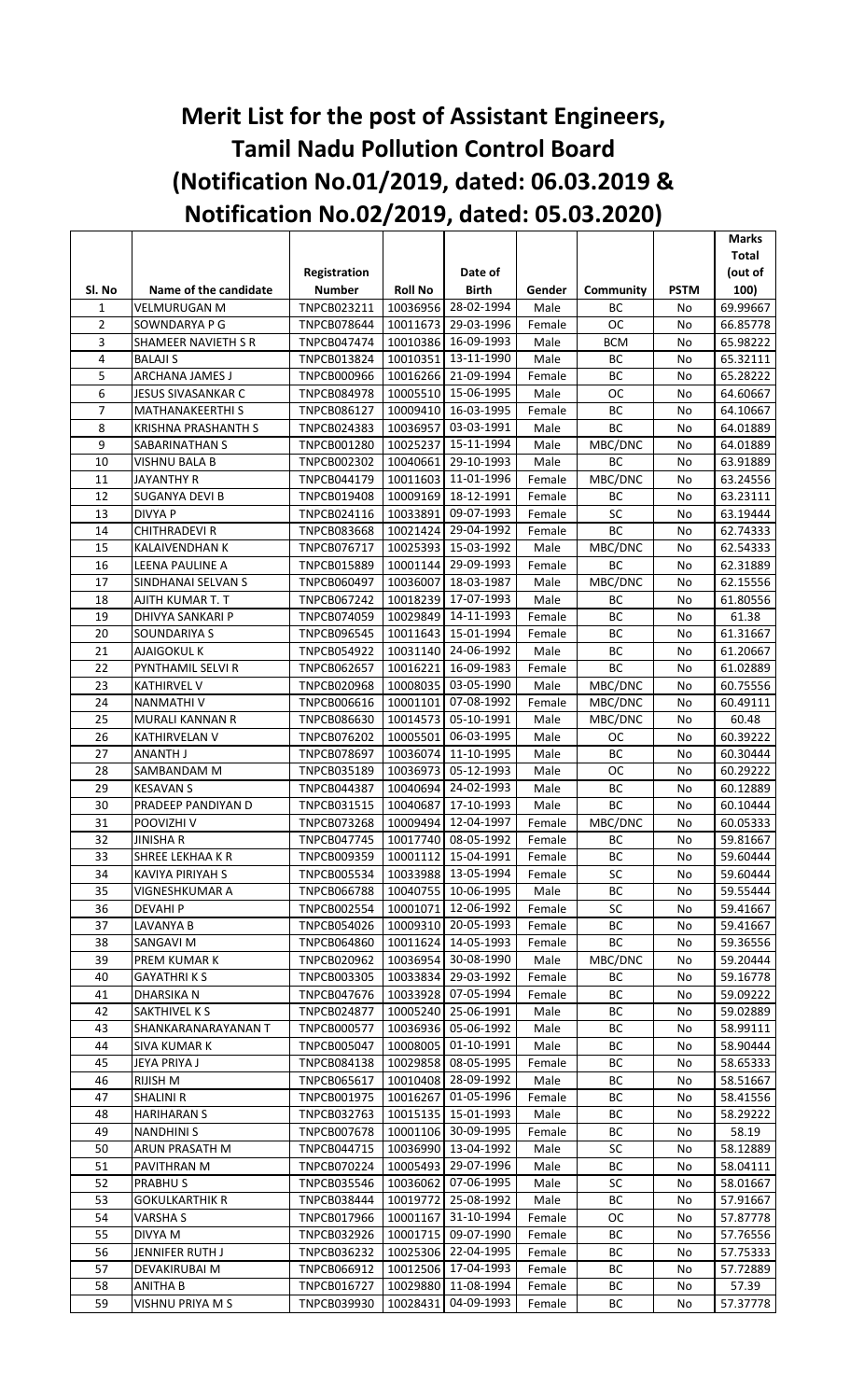| 60         | VIJAYASHREE R                       | <b>TNPCB099454</b>                |          | 10001734 05-04-1993               | Female         | MBC/DNC    | No       | 57.35333             |
|------------|-------------------------------------|-----------------------------------|----------|-----------------------------------|----------------|------------|----------|----------------------|
| 61         | KEERTHY K                           | TNPCB015581                       | 10021324 | 23-05-1992                        | Female         | BC         | No       | 57.34                |
| 62         | <b>VIVEK KUMAR PATEL</b>            | TNPCB031861                       | 10010371 | 14-03-1989                        | Male           | OC         | No       | 57.32889             |
| 63         | FAUSTINA N                          | <b>TNPCB041805</b>                | 10029821 | 13-06-1994                        | Female         | BC         | No       | 57.11556             |
| 64         | JEYAVISWANATH DINESH S              | TNPCB047981                       | 10038605 | 21-07-1996                        | Male           | BC         | No       | 57.10444             |
| 65         | SILAMBARASAN M                      | TNPCB094932                       | 10005435 | 20-05-1991                        | Male           | MBC/DNC    | No       | 57.05333             |
| 66         | KIRUBA RENGANATHAN R                | <b>TNPCB033525</b>                | 10015700 | 06-05-1995                        | Male           | SC         | No       | 57.02667             |
| 67         | UMANANDHINI U                       | <b>TNPCB044676</b>                | 10021387 | 02-01-1995                        | Female         | BC         | No       | 57.01444             |
| 68         | <b>SANKAR M</b>                     | <b>TNPCB049242</b>                | 10005351 | 18-05-1991                        | Male           | ВC         | No       | 56.96556             |
| 69         | RAMESH P                            | TNPCB033460                       | 10014626 | 20-11-1995                        | Male           | ВC         | No       | 56.92778             |
| 70         | ASHOK M I                           | TNPCB003720                       | 10015115 | 24-11-1993                        | Male           | SC         | No       | 56.90222             |
| 71         |                                     |                                   |          | 19-02-1993                        |                | ОC         |          |                      |
|            | SUGANYA V                           | <b>TNPCB069262</b>                | 10016226 |                                   | Female         |            | No       | 56.79                |
| 72         | VENKADA SUBRAMANIAN M               | TNPCB004713                       | 10040666 | 03-10-1991                        | Male           | SC         | No       | 56.64111             |
| 73         | ANITHA K                            | <b>TNPCB082985</b>                | 10011674 | 07-11-1995                        | Female         | ВC         | No       | 56.61444             |
| 74         | DHANEESH K H                        | <b>TNPCB020170</b>                |          | 10015126 11-01-1993               | Male           | ОC         | No       | 56.55333             |
| 75         | KEERTHIGA V                         | TNPCB023744                       | 10021366 | 07-07-1992                        | Female         | ВC         | No       | 56.46556             |
| 76         | MANNAR THIPPU SULTHAN N             | <b>TNPCB018748</b>                | 10018208 | 20-06-1993                        | Male           | <b>BCM</b> | No       | 56.41556             |
| 77         | VINOTH KUMAR R                      | <b>TNPCB062924</b>                | 10036010 | 08-12-1993                        | Male           | BC         | No       | 56.37778             |
| 78         | <b>NANDHINI J</b>                   | <b>TNPCB019952</b>                | 10021441 | 24-09-1994                        | Female         | BC         | No       | 56.36556             |
| 79         | RAMASAMY T                          | <b>TNPCB048021</b>                | 10025319 | 02-02-1994                        | Male           | MBC/DNC    | No       | 56.34111             |
| 80         | <b>MULLAIN</b>                      | <b>TNPCB088712</b>                | 10009417 | 20-11-1987                        | Female         | BC         | No       | 56.22667             |
| 81         | <b>GRACE THEJA V</b>                | <b>TNPCB078032</b>                | 10001766 | 21-08-1992                        | Female         | ВC         | No       | 56.09                |
| 82         | MUTHU KUMAR M                       | TNPCB074494                       | 10036026 | 04-11-1992                        | Male           | ВC         | No       | 56.07778             |
| 83         | SOWNDARYA S                         | <b>TNPCB092389</b>                | 10016258 | 17-05-1991                        | Female         | ВC         | No       | 56.05111             |
| 84         | RAJAGOPAL S                         | TNPCB038391                       | 10038534 | 27-08-1993                        | Male           | ВC         | No       | 56.02889             |
| 85         | DINESH R                            | TNPCB037977                       | 10036978 | 04-06-1992                        | Male           | ВC         | No       | 56.01667             |
| 86         | SREENIVASA SUDHEER KANKA            | <b>TNPCB035785</b>                | 10005461 | 14-05-1995                        | Male           | OC         | No       | 55.97778             |
| 87         | RAJ SARATH RA                       | <b>TNPCB099833</b>                | 10005518 | 07-03-1992                        | Male           | BC         | No       | 55.90222             |
| 88         | <b>ABDUL GAFOOR S</b>               | TNPCB021591                       | 10010356 | 28-05-1993                        | Male           | <b>BCM</b> | No       | 55.90222             |
| 89         | DIVYA SUSANNA K                     | <b>TNPCB016989</b>                | 10001155 | 31-12-1991                        | Female         | ВC         | No       | 55.81444             |
| 90         |                                     |                                   |          | 13-05-1984                        |                |            |          |                      |
|            | MARIMUTHU C                         | TNPCB003617                       | 10040664 |                                   | Male           | ВC         | No       | 55.69                |
| 91         | SRIDEVI LAKSHMI K                   | <b>TNPCB005661</b>                | 10001093 | 24-05-1995                        | Female         | ВC         | No       | 55.69                |
| 92         | KIRUTHIKA ESWARI V                  | TNPCB007091                       | 10001105 | 02-03-1993                        | Female         | BC         | No       | 55.62667             |
| 93         | SIVAKEERTHI A                       | <b>TNPCB038747</b>                | 10021449 | 02-01-1996                        | Female         | MBC/DNC    | No       | 55.61444             |
| 94         | PREETHI ABINAYA M                   | <b>TNPCB078899</b>                | 10016236 | 13-01-1991                        | Female         | SC         | No       | 55.47778             |
| 95         | DHIVYA M                            | TNPCB031032                       | 10034003 | 01-07-1990                        | Female         | MBC/DNC    | No       | 55.41444             |
| 96         | PRICILLA D                          | <b>TNPCB045395</b>                |          | 10009278 14-11-1990               | Female         | MBC/DNC    | No       | 55.41444             |
| 97         | DHARANI R                           | TNPCB019208                       | 10033887 | 22-11-1992                        | Female         | MBC/DNC    | No       | 55.39                |
| 98         | <b>GOKUL M</b>                      | TNPCB045164                       | 10012464 | 10-06-1991                        | Male           | BC         | No       | 55.27778             |
| 99         | RANGASAMY C                         | <b>TNPCB089666</b>                | 10025438 | 20-06-1991                        | Male           | MBC/DNC    | No       | 55.27778             |
| 100        | DARMILA M                           | <b>TNPCB072647</b>                | 10026523 | 04-06-1995                        | Female         | <b>SC</b>  | No       | 55.21333             |
| 101        | THAMARAIKANI A                      | TNPCB061751                       | 10005372 | 09-08-1990                        | Male           | MBC/DNC    | No       | 55.19                |
| 102        | VIGNESHWARAN C                      | <b>TNPCB046830</b>                | 10036993 | 26-06-1995                        | Male           | BC         | No       | 55.19                |
| 103        | RAMYA R                             | <b>TNPCB087001</b>                | 10009511 | 09-09-1994                        | Female         | BC         | No       | 55.16444             |
| 104        | PRATHIBA R                          | <b>TNPCB097825</b>                | 10021435 | 13-01-1983                        | Female         | MBC/DNC    | No       | 55.12667             |
| 105        | SADHEESH S                          | <b>TNPCB038523</b>                | 10031124 | 03-12-1994                        | Male           | BC         | No       | 55.11444             |
| 106        | AISHWARYA LAKSHMI A                 | TNPCB078715                       | 10016235 | 17-05-1995                        | Female         | MBC/DNC    | No       | 55.11444             |
| 107        | LOGASIVASHANKAR K P                 | <b>TNPCB079297</b>                | 10031167 | 24-12-1993                        | Male           | BC         | No       | 55.09                |
| 108        | <b>VELLAIAPPANS</b>                 | TNPCB020841                       | 10008034 | 30-03-1987                        | Male           | ВC         | No       |                      |
|            |                                     |                                   |          |                                   |                |            |          | 55.03889             |
| 109        | CHARANYA PONMANI I                  | <b>TNPCB049968</b>                | 10009478 | 07-07-1996                        | Female         | SC         | No       | 55.00222             |
| 110        | VIGNESSKUMAR V S                    | <b>TNPCB050591</b>                | 10005353 | 14-01-1990                        | Male           | ВC         | No       | 54.96444             |
| 111        | SIRANJEEVI P                        | <b>TNPCB025404</b>                | 10036960 | 26-06-1993                        | Male           | MBC/DNC    | No       | 54.94                |
| 112        | MOZHIARASI V                        | TNPCB005410                       | 10001089 | 07-06-1992                        | Female         | MBC/DNC    | No       | 54.92667             |
| 113        | SARATH K                            | TNPCB039472                       | 10028088 | 02-08-1990                        | Male           | ОC         | No       | 54.86444             |
| 114        | PRIYA G                             | <b>TNPCB087195</b>                | 10016246 | 05-04-1993                        | Female         | MBC/DNC    | No       | 54.79                |
| 115        | <b>DUITHY GEORGE</b>                | TNPCB089298                       | 10017845 | 29-05-1990                        | Female         | ОC         | No       | 54.74                |
| 116        | <b>KAVIYA R</b>                     | TNPCB077079                       | 10039166 | 10-07-1994                        | Female         | ВC         | No       | 54.74                |
| 117        | SENTHIL RATHI B                     | TNPCB041024                       | 10016195 | 19-09-1989                        | Female         | ВC         | No       | 54.68889             |
| 118        | HARIHARAN N                         | <b>TNPCB005382</b>                | 10005446 | 13-03-1990                        | Male           | MBC/DNC    | No       | 54.64                |
| 119        | SANTHANA KRISHNAN V                 | <b>TNPCB024026</b>                | 10008042 | 21-03-1994                        | Male           | <b>SC</b>  | No       | 54.63889             |
| 120        | VINODHINI A                         | <b>TNPCB024282</b>                | 10033892 | 29-06-1993                        | Female         | SC         | Yes      | 54.56333             |
| 121        | DHINAKARAN SOU                      | <b>TNPCB099023</b>                | 10023343 | 30-05-1989                        | Male           | SC         | No       | 54.45111             |
| 122        | CIBICHAKRAVARTHY P                  | <b>TNPCB032476</b>                | 10019762 | 01-03-1995                        | Male           | ВC         | No       | 54.43889             |
| 123        | SOMASUNDARAM N                      | <b>TNPCB086691</b>                | 10005513 | 11-03-1995                        | Male           | ОC         | No       | 54.36333             |
| 124        | RAJAPRIYA R                         | TNPCB013990                       | 10026139 | 09-06-1995                        | Female         | MBC/DNC    | No       | 54.33889             |
| 125        | KOTESHWARAN S                       | <b>TNPCB032960</b>                | 10010495 | 12-05-1994                        | Male           | ВC         | No       | 54.22667             |
| 126        | SNEHA S                             | <b>TNPCB068289</b>                | 10009490 | 02-12-1995                        | Female         | OC         | No       | 54.15111             |
| 127        | SHARAN KARTHCK K R                  | <b>TNPCB059866</b>                | 10019939 | 07-03-1995                        | Male           | ВC         | No       | 54.12667             |
| 128        | ELAVARASAN G                        | <b>TNPCB086145</b>                | 10031176 | 20-07-1994                        | Male           | ВC         | No       | 54.09                |
| 129        |                                     |                                   |          |                                   |                |            |          |                      |
|            |                                     |                                   |          |                                   |                |            |          |                      |
|            | VIKRAMAN B                          | <b>TNPCB058056</b>                | 10040702 | 10-11-1987                        | Male           | ВC         | No       | 54.03889             |
| 130<br>131 | ASWIN SRIRAM G<br>DHEEPA LAKSHUMI V | <b>TNPCB059797</b><br>TNPCB006781 | 10010401 | 20-07-1989<br>10001102 17-02-1990 | Male<br>Female | OC<br>ВC   | No<br>No | 54.03889<br>54.02667 |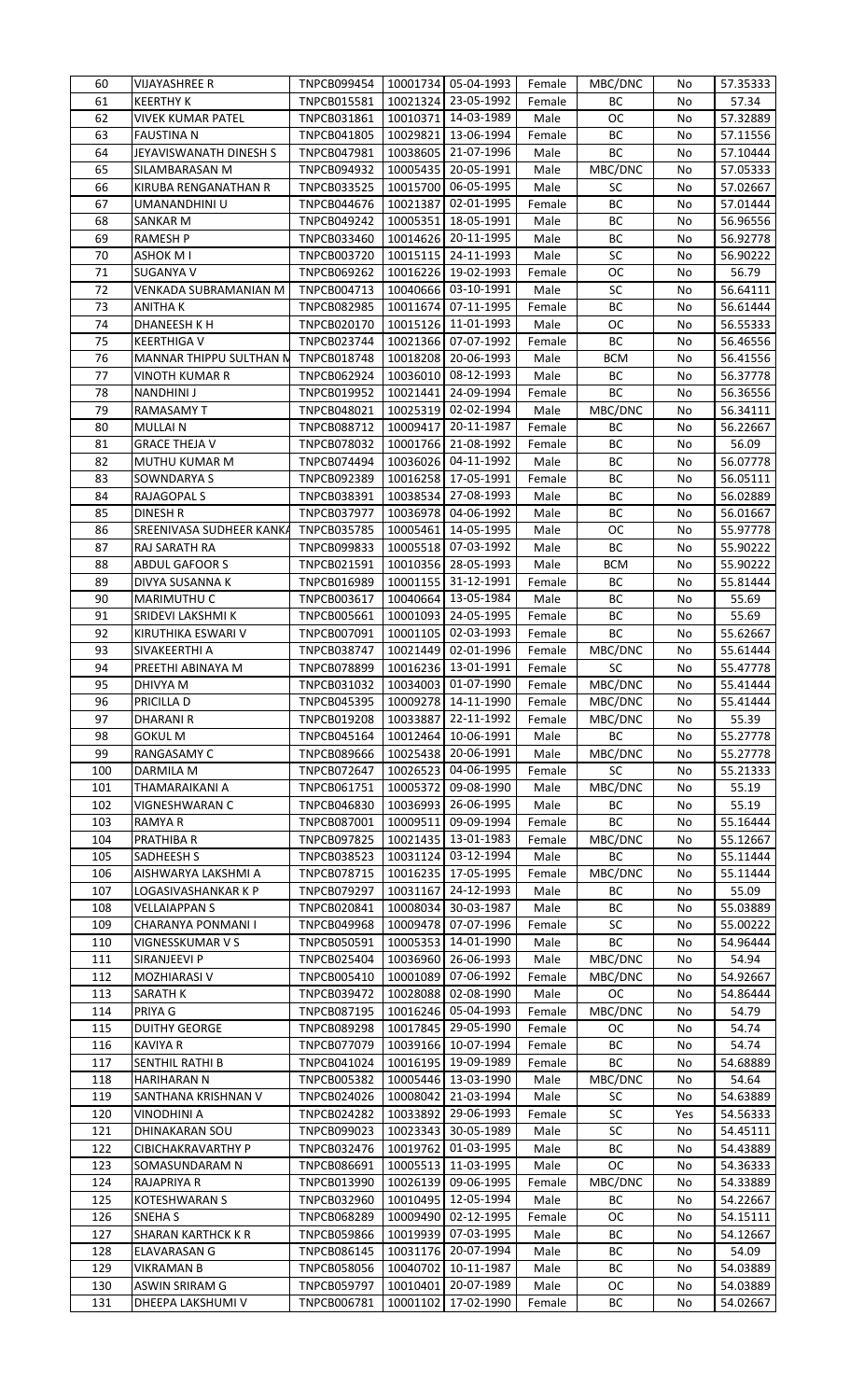| 132 | VINU PRAKASH K C        | <b>TNPCB023617</b> |          | 10019884 13-03-1990   | Male          | BC         | No  | 54.02667 |
|-----|-------------------------|--------------------|----------|-----------------------|---------------|------------|-----|----------|
| 133 | <b>BALAKRISHNAN P</b>   | <b>TNPCB027354</b> | 10005257 | 13-12-1990            | Male          | MBC/DNC    | No  | 53.97556 |
|     |                         |                    |          | 10016203 03-04-1988   |               |            |     | 53.96333 |
| 134 | VOLGA M                 | <b>TNPCB048287</b> |          |                       | Female        | MBC/DNC    | No  |          |
| 135 | NAVANEETHAKRISHNAN G    | <b>TNPCB026665</b> | 10031109 | 22-06-1990            | Male          | MBC/DNC    | No  | 53.95111 |
| 136 | JEBA A                  | <b>TNPCB092633</b> | 10017855 | 01-11-1992            | Female        | BC         | Yes | 53.92667 |
| 137 | <b>MYTHILISHRI R</b>    | <b>TNPCB022000</b> | 10016279 | 26-11-1996            | Female        | ВC         | No  | 53.92667 |
| 138 | RAMALAKSHMI M           | <b>TNPCB094523</b> |          | 10029866 05-01-1994   | Female        | ВC         | No  | 53.91444 |
|     |                         |                    |          |                       |               |            |     |          |
| 139 | SIVASANGARI S           | <b>TNPCB093307</b> |          | 10021430 13-08-1993   | Female        | ВC         | No  | 53.83889 |
| 140 | IMMANUVEL PALIES M      | TNPCB030172        | 10018220 | 10-10-1995            | Male          | ВC         | No  | 53.83889 |
| 141 | JANANI T                | <b>TNPCB058070</b> |          | 10001754 19-12-1994   | Female        | ВC         | No  | 53.82667 |
| 142 | JANE ANGELINE P         | TNPCB061216        | 10017773 | 21-02-1985            | Female        | ВC         | No  | 53.81444 |
| 143 | SENTHAMIZHAN M          | <b>TNPCB073260</b> | 10036024 | 03-12-1990            | Male          | MBC/DNC    | No  | 53.77667 |
|     |                         |                    |          |                       |               |            |     |          |
| 144 | GOPINATH M N            | <b>TNPCB066181</b> | 10005381 | 10-02-1987            | Male          | BC         | No  | 53.76444 |
| 145 | NIRANJANA R             | <b>TNPCB059457</b> | 10029083 | 07-12-1991            | Female        | MBC/DNC    | No  | 53.71444 |
| 146 | K.SAVEETHA              | 10000000006        |          | 20000006 12-04-1982   | <b>FEMALE</b> | BC         | No  | 53.7     |
| 147 | MUTHU MEENAKSHI K       | <b>TNPCB098051</b> |          | 10026205 29-11-1990   | Female        | ВC         | No  | 53.63889 |
| 148 | NISSIE BEATRICE S       | <b>TNPCB040783</b> |          | 10029819 19-09-1994   | Female        | ВC         | No  | 53.61333 |
|     |                         |                    |          |                       |               |            |     |          |
| 149 | <b>VIJAY S</b>          | <b>TNPCB088365</b> | 10014577 | 18-06-1993            | Male          | MBC/DNC    | No  | 53.55111 |
| 150 | MARIO VINO LINCY G      | <b>TNPCB075380</b> | 10017814 | 16-04-1995            | Female        | BC         | No  | 53.51444 |
| 151 | SARATH KUMAR R          | <b>TNPCB007583</b> | 10018251 | 23-03-1996            | Male          | BC         | No  | 53.31333 |
| 152 | <b>NAVEENKUMAR S</b>    | <b>TNPCB024360</b> | 10008044 | 05-07-1990            | Male          | MBC/DNC    | No  | 53.15222 |
| 153 | SHANMUGA PRIYA S P      | <b>TNPCB063740</b> | 10021407 | 11-04-1983            | Female        | BC         | No  |          |
|     |                         |                    |          |                       |               |            |     | 53.15111 |
| 154 | SUREKHAU                | TNPCB017736        |          | 10001165 15-03-1994   | Female        | BC         | No  | 53.11222 |
| 155 | PRIYANKA GC             | <b>TNPCB088452</b> |          | 10009415 13-02-1992   | Female        | OC         | No  | 53.01333 |
| 156 | <b>KANNATHASAN P</b>    | <b>TNPCB085187</b> |          | 10036034 03-11-1992   | Male          | MBC/DNC    | No  | 53       |
| 157 | <b>SUSMITHAV</b>        | <b>TNPCB088613</b> |          | 10009416 23-12-1994   | Female        | SC         | No  | 52.97556 |
| 158 | AJEETH A N              | <b>TNPCB058736</b> | 10030225 | 21-11-1995            |               | ВC         | No  | 52.9     |
|     |                         |                    |          |                       | Male          |            |     |          |
| 159 | SILAMBARASAN P          | TNPCB017081        |          | 10005454 02-07-1994   | Male          | SC         | No  | 52.87556 |
| 160 | PRIYANKA K              | TNPCB033836        | 10016183 | 11-07-1995            | Female        | BC         | No  | 52.81333 |
| 161 | KANAGAMEENA S           | TNPCB042321        | 10029822 | 29-01-1996            | Female        | MBC/DNC    | No  | 52.8     |
| 162 | MOHAMMED SIRAJ ANSARI A | <b>TNPCB052029</b> |          | 10031138 29-11-1988   | Male          | <b>BCM</b> | No  | 52.78778 |
|     |                         |                    |          |                       |               | SC         |     |          |
| 163 | MUGILBHARATHI P         | <b>TNPCB008049</b> |          | 10010475 06-06-1995   | Male          |            | No  | 52.78778 |
| 164 | SURESHSAKKARAVARTHY M   | <b>TNPCB047949</b> |          | 10010388 22-07-1994   | Male          | MBC/DNC    | No  | 52.6     |
| 165 | <b>MADHU NISHA R</b>    | <b>TNPCB050329</b> | 10021397 | 21-05-1992            | Female        | ВC         | No  | 52.51222 |
| 166 | KAILASANATHAN ES        | <b>TNPCB056180</b> | 10005365 | 18-05-1992            | Male          | OC         | No  | 52.48778 |
| 167 | <b>MONICA V E</b>       | TNPCB081170        | 10021462 | 07-08-1996            | Female        | ВC         | No  | 52.46333 |
|     |                         |                    |          | 10009314   04-07-1993 | Female        | BС         | No  | 52.43889 |
| 168 | BHARATHI P              | TNPCB055534        |          |                       |               |            |     |          |
|     |                         |                    |          |                       |               |            |     |          |
| 169 | MARIA JEBITA M          | TNPCB013040        |          | 10029876 07-08-1996   | Female        | MBC/DNC    | No  | 52.42667 |
| 170 | <b>ABIRAMI M</b>        | <b>TNPCB084906</b> | 10001770 | 30-07-1995            | Female        | MBC/DNC    | No  | 52.38778 |
| 171 | SUGIRTHA MURUGALAKSHM   |                    |          | 13-09-1995            | Female        |            | No  |          |
|     |                         | TNPCB020027        | 10029881 |                       |               | MBC/DNC    |     | 52.38778 |
| 172 | <b>KANMANI S</b>        | <b>TNPCB082724</b> |          | 10019105 14-01-1994   | Female        | BС         | No  | 52.36333 |
| 173 | POORANI M               | <b>TNPCB086530</b> | 10009412 | 20-09-1990            | Female        | ВC         | No  | 52.33778 |
| 174 | MANONMANI U             | <b>TNPCB033257</b> | 10029810 | 16-05-1987            | Female        | ВC         | No  | 52.21222 |
| 175 | ABIRAMI L               | TNPCB081195        | 10011635 | 06-03-1993            | Female        | ВC         | No  | 52.16333 |
| 176 | PRASANTH M              | TNPCB032347        |          |                       | Male          | BC         | No  | 52.08778 |
|     |                         |                    |          | 10005458 07-05-1997   |               |            |     |          |
| 177 | <b>RONZHYA YR</b>       | TNPCB082411        | 10017831 | 27-05-1984            | Female        | BC         | No  | 52.06333 |
| 178 | <b>GNANA SEKAR K</b>    | <b>TNPCB004645</b> | 10036940 | 04-05-1986            | Male          | SC         | No  | 52.01222 |
| 179 | <b>VAITHEKI C</b>       | TNPCB001254        | 10033824 | 08-09-1992            | Female        | MBC/DNC    | No  | 51.97556 |
| 180 | RESHMA JAHAAN K         | TNPCB001705        | 10033987 | 04-04-1996            | Female        | <b>BCM</b> | No  | 51.96333 |
| 181 | JESTINRAJ R             | <b>TNPCB084644</b> | 10005419 | 05-04-1992            | Male          | ВC         | No  | 51.91222 |
|     |                         |                    |          |                       |               |            |     |          |
| 182 | SIVASANKAR K            | TNPCB026316        | 10018254 | 24-03-1993            | Male          | ВC         | No  | 51.88889 |
| 183 | SARAVANA GANESH PANDIAN | TNPCB091762        |          | 10040726 05-09-1992   | Male          | ВC         | No  | 51.88778 |
| 184 | SOWMIYA A               | TNPCB012419        |          | 10001128 13-03-1994   | Female        | <b>SC</b>  | No  | 51.86222 |
| 185 | VIGNESH BHARATHI S      | TNPCB067190        | 10040705 | 25-08-1990            | Male          | BC         | No  | 51.83778 |
| 186 | SIVARAJASEKAR N         | TNPCB021909        | 10031105 | 31-05-1983            | Male          | BC         | No  | 51.81222 |
| 187 | TAMILARASAN K           |                    |          | 10-04-1991            |               |            | No  |          |
|     |                         | <b>TNPCB009840</b> | 10040672 |                       | Male          | SC         |     | 51.78778 |
| 188 | PREMCHANDAR N           | TNPCB019035        | 10038527 | 29-07-1995            | Male          | BC         | No  | 51.78778 |
| 189 | SAKTHI SIVA SANKAR R    | TNPCB091352        |          | 10038548 17-09-1986   | Male          | ВC         | No  | 51.76333 |
| 190 | <b>NAVEEN KUMAR R</b>   | <b>TNPCB039504</b> | 10005309 | 11-09-1994            | Male          | ВC         | No  | 51.75111 |
| 191 | MANISH KUMAR P R        | TNPCB013822        | 10005452 | 22-09-1995            | Male          | ВC         | No  | 51.70111 |
| 192 | THIRUCHELVE S R         | <b>TNPCB086772</b> | 10021427 | 14-06-1992            | Female        | BC         | No  | 51.67556 |
|     |                         |                    |          |                       |               |            |     |          |
| 193 | <b>SAKTHIVEL E</b>      | TNPCB036411        | 10025307 | 05-06-1993            | Male          | MBC/DNC    | No  | 51.57556 |
| 194 | ARUL PRIYA A            | <b>TNPCB096210</b> | 10009427 | 04-09-1994            | Female        | BC         | No  | 51.56333 |
| 195 | PARTHASARATHI V         | TNPCB076339        |          | 10012696 11-11-1991   | Male          | BC         | No  | 51.52556 |
| 196 | PRIYA DHARSHINI P       | <b>TNPCB057847</b> | 10034009 | 18-05-1995            | Female        | ВC         | No  | 51.48778 |
| 197 | SREELAL G               | <b>TNPCB039467</b> | 10036982 | 11-01-1992            | Male          |            | No  | 51.42444 |
|     |                         |                    |          |                       |               | SC         |     |          |
| 198 | ARAVIND T.P.A           | <b>TNPCB095295</b> | 10031184 | 06-08-1991            | Male          | ВC         | No  | 51.36333 |
| 199 | <b>BOOPATHI A</b>       | TNPCB099371        | 10005442 | 14-04-1995            | Male          | ВC         | No  | 51.32556 |
| 200 | SUDHA V                 | TNPCB019543        | 10033888 | 06-06-1993            | Female        | BC         | Yes | 51.31222 |
| 201 | YUVARAJA N              | <b>TNPCB091258</b> | 10036040 | 02-09-1995            | Male          | BС         | No  | 51.28778 |
| 202 | MAGESHKUMAR P           | <b>TNPCB005991</b> | 10025248 | 25-06-1985            | Male          | BC         | No  | 51.25111 |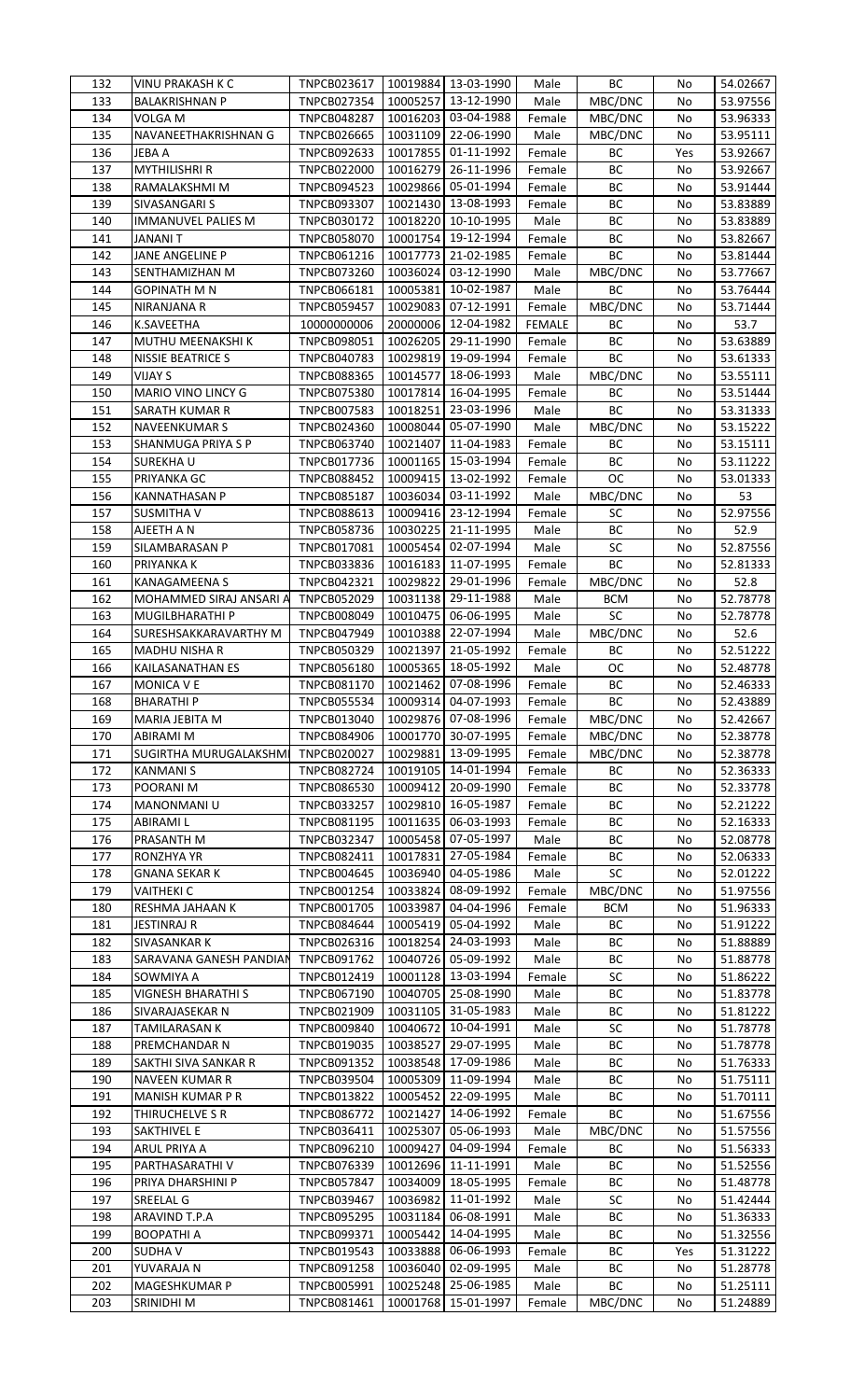| 204 | HARI PRASATH JT         | <b>TNPCB053478</b> |          | 10005478 27-01-1994 | Male   | BС         | No  | 51.21222 |
|-----|-------------------------|--------------------|----------|---------------------|--------|------------|-----|----------|
| 205 | ANUPRIYA J              | <b>TNPCB095898</b> |          | 10009426 12-02-1991 | Female | BC         | No  | 51.16333 |
|     |                         |                    |          |                     |        |            |     |          |
| 206 | VIMAL R                 | <b>TNPCB079957</b> |          | 10025402 09-12-1992 | Male   | MBC/DNC    | No  | 51.11222 |
| 207 | ARUNKUMAR D             | TNPCB077514        |          | 10005503 28-08-1994 | Male   | BC         | No  | 51.1     |
| 208 | <b>HEMAPRIYA S</b>      | <b>TNPCB029619</b> | 10028394 | 23-06-1993          | Female | MBC/DNC    | No  | 51.05111 |
| 209 | <b>NANTHA J</b>         | TNPCB083548        | 10033973 | 19-07-1994          | Female | BC         | No  | 51.03778 |
| 210 | <b>SARANYA R</b>        | <b>TNPCB042784</b> |          | 10033919 05-08-1993 | Female | BC         | No  | 50.83778 |
|     |                         |                    |          |                     |        |            |     |          |
| 211 | <b>ABHINAYA M</b>       | <b>TNPCB025007</b> |          | 10011589 21-07-1996 | Female | OC         | No  | 50.71333 |
| 212 | <b>RAMYA B</b>          | TNPCB009751        |          | 10001114 11-09-1991 | Female | BC         | No  | 50.71222 |
| 213 | LAKSHMI NARAYANAN S     | TNPCB070038        | 10036020 | 27-08-1987          | Male   | BC         | No  | 50.7     |
| 214 | PRABAKARAN M            | <b>TNPCB008427</b> |          | 10008011 27-07-1990 | Male   | SC         | No  | 50.7     |
| 215 | PRABHAKARAN V           | <b>TNPCB066549</b> |          | 10005383 22-05-1992 | Male   | MBC/DNC    | No  | 50.62444 |
| 216 | <b>VIGNESH R</b>        | TNPCB019129        | 10031101 | 01-03-1992          | Male   | ВC         | No  | 50.6     |
|     |                         |                    |          |                     |        |            |     |          |
| 217 | PREETHI M               | TNPCB074340        |          | 10037736 31-07-1995 | Female | MBC/DNC    | No  | 50.6     |
| 218 | VAIGAINITHIYA M         | TNPCB047079        |          | 10009476 21-08-1995 | Female | MBC/DNC    | No  | 50.58778 |
| 219 | PARTHEPAN R             | <b>TNPCB094484</b> | 10018249 | 30-07-1993          | Male   | BC         | No  | 50.5     |
| 220 | SHEELA KR               | <b>TNPCB062815</b> | 10026189 | 13-06-1992          | Female | MBC/DNC    | No  | 50.48778 |
| 221 | SHANMUGAPRIYA T         | <b>TNPCB076579</b> | 10027361 | 08-01-1995          | Female | ВC         | No  | 50.47556 |
| 222 | LATHA M                 | <b>TNPCB072383</b> | 10027358 | 29-06-1991          | Female | ВC         | No  | 50.46333 |
| 223 | SELVA KUMAR A           | <b>TNPCB049056</b> | 10036003 | 21-04-1991          | Male   | MBC/DNC    | No  | 50.46111 |
|     |                         |                    |          |                     |        |            |     |          |
| 224 | <b>ATHUL SUNDAR</b>     | TNPCB031892        | 10018255 | 03-06-1990          | Male   | <b>OC</b>  | No  | 50.43778 |
| 225 | SARANYA D               | <b>TNPCB008775</b> | 10009443 | 28-09-1994          | Female | ВC         | No  | 50.41222 |
| 226 | VEERA VIGNESH KUMAR S   | TNPCB082194        |          | 10005413 13-10-1994 | Male   | BC         | No  | 50.4     |
| 227 | <b>JENNY M</b>          | <b>TNPCB081280</b> |          | 10017828 12-11-1992 | Female | BC         | No  | 50.38778 |
| 228 | AZHAGUNILA N            | <b>TNPCB036047</b> | 10033910 | 05-06-1992          | Female | MBC/DNC    | No  | 50.35111 |
| 229 | <b>KAVINA S</b>         | <b>TNPCB015428</b> | 10009448 | 01-03-1996          | Female | MBC/DNC    | No  | 50.35    |
| 230 | SINGARAVELAN C          | <b>TNPCB034907</b> |          | 10039150 18-06-1995 | Male   |            | No  | 50.33778 |
|     |                         |                    |          |                     |        | MBC/DNC    |     |          |
| 231 | SUGAPRIYA R             | <b>TNPCB048904</b> | 10033931 | 28-04-1989          | Female | SC         | No  | 50.33667 |
| 232 | <b>ABARAJITHA K</b>     | <b>TNPCB050515</b> |          | 10021398 24-04-1995 | Female | SC         | No  | 50.32444 |
| 233 | <b>TAMILARASI A</b>     | TNPCB070281        | 10016227 | 31-07-1993          | Female | MBC/DNC    | No  | 50.28556 |
| 234 | <b>ISHWARYA V</b>       | <b>TNPCB009054</b> | 10033865 | 08-06-1992          | Female | ВC         | No  | 50.23778 |
| 235 | <b>SUGUMAR S</b>        | <b>TNPCB049368</b> | 10010390 | 11-04-1992          | Male   | SC         | No  | 50.22444 |
| 236 | DHARSHANI J.P           | TNPCB016481        | 10001151 | 12-11-1993          | Female | BC         | No  |          |
|     |                         |                    |          |                     |        |            |     | 50.21222 |
| 237 | SHEELARANI T            | <b>TNPCB091967</b> | 10021468 | 07-05-1996          | Female | SC         | No  | 50.18778 |
| 238 | SASIDHARAN P            | TNPCB044332        | 10025313 | 30-06-1993          | Male   | BC         | No  | 50.05    |
| 239 | MOHANA PRIYA P          | <b>TNPCB072157</b> |          | 10009376 28-06-1992 | Female | MBC/DNC    | No  | 50.03667 |
| 240 | TAMIZH MANI E           | TNPCB081446        |          | 10036075 22-08-1994 | Male   | MBC/DNC    | No  | 50.01222 |
| 241 | KAVIN T                 | TNPCB008138        |          | 10025475 03-05-1995 | Male   | BC         | No  | 49.8     |
| 242 | RAJASEKARAN K           | <b>TNPCB069255</b> | 10014544 | 20-06-1986          | Male   | SC         | No  | 49.78778 |
| 243 |                         |                    | 10040712 | 25-06-1992          |        | ВC         |     | 49.76222 |
|     | <b>GOWTHAM B</b>        | <b>TNPCB075938</b> |          |                     | Male   |            | No  |          |
| 244 | INSAMAM UL HUQ S        | <b>TNPCB062838</b> | 10032860 | 11-01-1993          | Male   | <b>BCM</b> | No  | 49.75    |
| 245 | <b>ESWARAN G</b>        | TNPCB068715        | 10014657 | 15-03-1993          | Male   | MBC/DNC    | No  | 49.71222 |
| 246 | <b>ANITHA B</b>         | <b>TNPCB046824</b> | 10021390 | 30-05-1995          | Female | SC         | No  | 49.68778 |
| 247 | PRAVEEN SANTHOSH KUMAR  | TNPCB043437        | 10029375 | 24-01-1993          | Male   | BC         | No  | 49.65    |
| 248 | DHARANYA V              | TNPCB031141        |          | 10011595 07-07-1991 | Female | MBC/DNC    | No  | 49.61222 |
| 249 |                         |                    |          | 16-08-1995          |        |            |     |          |
|     | <b>BARANI J</b>         | <b>TNPCB049262</b> | 10033932 |                     | Female | MBC/DNC    | No  | 49.6     |
| 250 | <b>VASANTH A</b>        | <b>TNPCB057254</b> | 10030187 | 23-04-1995          | Male   | MBC/DNC    | No  | 49.55    |
| 251 | SIBICHAKKARAVARTHI L M  | TNPCB034840        | 10012448 | 14-03-1991          | Male   | <b>SC</b>  | No  | 49.52444 |
| 252 | SHANMUGA SUBRAMANI K    | TNPCB080791        | 10025404 | 28-04-1992          | Male   | MBC/DNC    | No  | 49.5     |
| 253 | ARIVARASAN R            | <b>TNPCB048805</b> | 10036001 | 16-01-1994          | Male   | MBC/DNC    | No  | 49.5     |
| 254 | PRAVEEN R               | <b>TNPCB096777</b> |          | 10005516 17-06-1993 | Male   | <b>SC</b>  | No  | 49.43667 |
| 255 | JEEVA K                 | TNPCB018393        | 10008029 | 21-05-1992          | Male   | SC         | No  | 49.4     |
|     |                         |                    |          |                     |        |            |     |          |
| 256 | KARTHIKEYAN V           | <b>TNPCB045262</b> | 10036992 | 23-01-1993          | Male   | MBC/DNC    | No  | 49.37333 |
| 257 | VENKATA KOULINI G       | <b>TNPCB092303</b> | 10016257 | 26-08-1993          | Female | <b>OC</b>  | No  | 49.36333 |
| 258 | ARAFAT BILAL P.M        | <b>TNPCB099800</b> | 10038552 | 04-02-1993          | Male   | <b>BCM</b> | No  | 49.34889 |
| 259 | KARTHICK SANGAMITHRAN G | <b>TNPCB045268</b> | 10012650 | 21-03-1995          | Male   | SC         | No  | 49.23667 |
| 260 | <b>MALATHIP</b>         | <b>TNPCB097662</b> | 10027381 | 23-09-1992          | Female | MBC/DNC    | No  | 49.22444 |
| 261 | <b>GUNAVATHY A</b>      | TNPCB022801        | 10037622 | 28-12-1991          | Female | SC         | No  | 49.21222 |
| 262 | SIMI PRIYADHARSINI M    | TNPCB031220        | 10014621 | 23-07-1994          | Female | MBC/DNC    | No  | 49.16111 |
|     |                         |                    |          |                     |        |            |     |          |
| 263 | DEVAMONISHA D           | <b>TNPCB065261</b> |          | 10017785 11-05-1993 | Female | BC         | No  | 49.11222 |
| 264 | <b>KOMALAVALLI K</b>    | TNPCB094245        |          | 10009519 14-04-1997 | Female | MBC/DNC    | No  | 49.08667 |
| 265 | <b>KARTHICK A</b>       | <b>TNPCB066656</b> |          | 10019796 21-11-1989 | Male   | <b>SC</b>  | No  | 48.94889 |
| 266 | NOYALA NOBIL MARY A     | <b>TNPCB066992</b> | 10033957 | 07-06-1994          | Female | BC         | Yes | 48.94889 |
| 267 | MANIMEGALAI A           | <b>TNPCB076887</b> | 10027362 | 18-09-1990          | Female | SC         | No  | 48.74889 |
| 268 |                         |                    |          |                     | Male   | <b>SCA</b> | No  | 48.64889 |
| 269 |                         |                    |          |                     |        |            |     |          |
|     | <b>UDHAYAN C</b>        | <b>TNPCB008535</b> | 10040671 | 24-05-1992          |        |            |     |          |
|     | <b>ABDUL MAJEETH B</b>  | <b>TNPCB086090</b> | 10030192 | 21-09-1992          | Male   | <b>BCM</b> | No  | 48.52444 |
| 270 | MOHAMMED HANEEF M V     | <b>TNPCB027667</b> | 10038529 | 12-02-1992          | Male   | <b>BCM</b> | No  | 48.49778 |
| 271 | NIVEDHITHA R            | TNPCB001770        | 10001069 | 16-05-1992          | Female | SC         | No  | 48.44889 |
| 272 | AMARAVATHI A            | <b>TNPCB047009</b> | 10021392 | 20-04-1994          | Female | SC         | No  | 48.43667 |
| 273 | <b>KARTHIK B</b>        | <b>TNPCB092477</b> | 10025448 | 23-02-1990          | Male   | MBC/DNC    | No  | 48.18556 |
| 274 | <b>MOHANRAJ P</b>       | TNPCB010217        | 10010342 | 05-02-1988          | Male   | <b>SC</b>  | No  | 48.08556 |
| 275 | <b>GOWTHAMAN P</b>      | TNPCB000287        |          | 10028002 28-04-1993 | Male   | MBC/DNC    | No  | 48.04889 |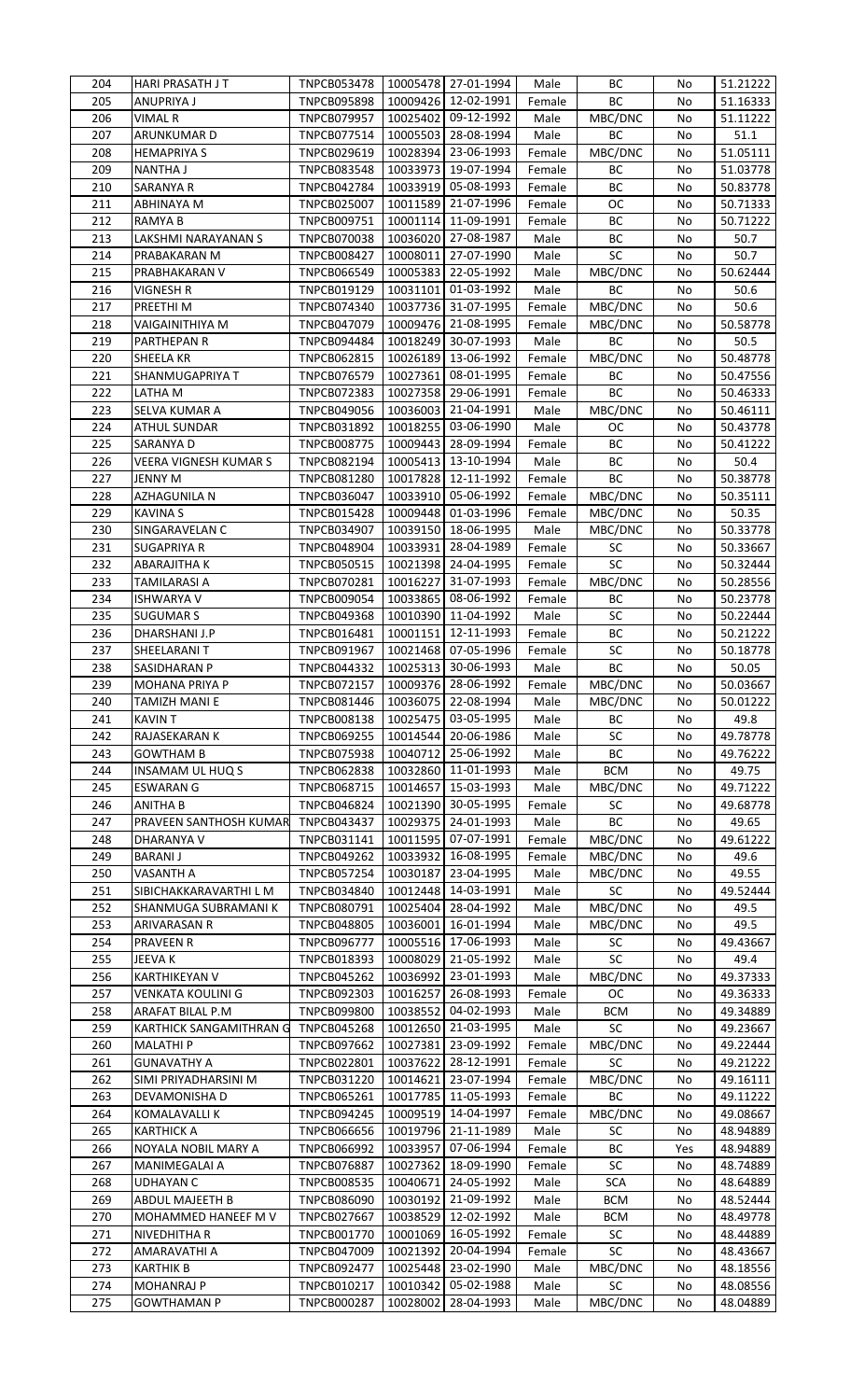| 276        | EUNICE J                       | <b>TNPCB025408</b>         |          | 10009197 25-12-1992               | Female         | MBC/DNC    | No       | 48.02333             |
|------------|--------------------------------|----------------------------|----------|-----------------------------------|----------------|------------|----------|----------------------|
| 277        | GOPI R                         | <b>TNPCB033680</b>         | 10036971 | 12-08-1995                        | Male           | SC         | No       | 47.96111             |
|            |                                |                            |          |                                   |                |            |          |                      |
| 278        | MADHURAM MANI M                | TNPCB040466                | 10016194 | 06-10-1993                        | Female         | SC         | No       | 47.94778             |
| 279        | SUBHA SHARMILA M               | TNPCB074165                |          | 10021418 13-04-1983               | Female         | MBC/DNC    | No       | 47.89778             |
| 280        | ROHINI SHANMUGAPRIYA M         | TNPCB022241                |          | 10001183 17-06-1985               | Female         | SC         | No       | 47.85889             |
| 281        | TAMIZH SELVAN M                | TNPCB015649                |          | 10013560 11-04-1994               | Male           | <b>SCA</b> | No       | 47.81                |
| 282        | SOUNDARYA R                    | TNPCB061231                |          | 10033946 05-06-1994               |                | MBC/DNC    | No       | 47.77333             |
|            |                                |                            |          |                                   | Female         |            |          |                      |
| 283        | <b>MOHANRAJ N</b>              | <b>TNPCB068483</b>         | 10036019 | 17-12-1993                        | Male           | SC         | No       | 47.67333             |
| 284        | <b>JANANI T</b>                | TNPCB076063                | 10027418 | 16-11-1995                        | Female         | MBC/DNC    | No       | 47.36111             |
| 285        | PRABHU V                       | <b>TNPCB079127</b>         | 10005407 | 08-09-1985                        | Male           | <b>SC</b>  | No       | 47.27333             |
| 286        | SANGARI P                      | TNPCB003574                | 10001078 | 28-03-1991                        | Female         | MBC/DNC    | No       | 47.13556             |
|            |                                |                            |          |                                   |                |            |          |                      |
| 287        | VASANTHI M                     | <b>TNPCB083324</b>         | 10033971 | 16-12-1990                        | Female         | SC         | No       | 46.89778             |
| 288        | <b>UMADEVIN</b>                | <b>TNPCB065808</b>         |          | 10033953 30-06-1991               | Female         | MBC/DNC    | No       | 46.89778             |
| 289        | AMIZHTHINIAN R                 | <b>TNPCB096506</b>         |          | 10036049 06-12-1992               | Male           | SC         | No       | 46.82444             |
| 290        | KAVIARASAN D N                 | <b>TNPCB069765</b>         | 10005492 | 29-01-1996                        | Male           | MBC/DNC    | No       | 46.79778             |
|            |                                |                            |          |                                   |                |            |          |                      |
| 291        | UMAIYAMBIKA N                  | <b>TNPCB049267</b>         | 10001720 | 11-05-1988                        | Female         | BC         | No       | 46.73444             |
| 292        | SHEIK MOHAMMED SHIBL A         | <b>TNPCB006651</b>         | 10036056 | 17-05-1992                        | Male           | <b>BCM</b> | No       | 46.62222             |
| 293        | PRIYA M                        | <b>TNPCB023294</b>         | 10009184 | 30-01-1990                        | Female         | SC         | No       | 46.59778             |
| 294        | SASITHARAN S                   | <b>TNPCB061642</b>         | 10005371 | 06-10-1992                        | Male           | SC         | No       | 46.51                |
|            |                                |                            |          |                                   |                |            |          |                      |
| 295        | AMBIKA M                       | <b>TNPCB018572</b>         | 10027392 | 02-06-1992                        | Female         | SC         | No       | 46.44889             |
| 296        | ARUNNIVAS R                    | TNPCB086351                | 10005512 | 11-09-1994                        | Male           | ${\sf SC}$ | No       | 46.43444             |
| 297        | SHIYAMALA C                    | TNPCB014328                |          | 10001136 17-04-1993               | Female         | SC         | No       | 46.39778             |
| 298        | MAHALAKSHMI R                  | TNPCB031083                | 10029808 | 05-02-1994                        | Female         | MBC/DNC    | No       | 46.36111             |
|            |                                |                            |          |                                   |                |            |          |                      |
| 299        | DINESH R                       | <b>TNPCB062333</b>         | 10036067 | 09-08-1995                        | Male           | SC         | No       | 46.34778             |
| 300        | MANOJKUMAR M.S                 | TNPCB037822                | 10019770 | 23-11-1986                        | Male           | SC         | No       | 46.24778             |
| 301        | <b>KARTHIKA V</b>              | <b>TNPCB047968</b>         | 10016202 | 18-11-1983                        | Female         | MBC/DNC    | No       | 46.22222             |
| 302        | YOGARAJAN P                    | <b>TNPCB008442</b>         | 10036942 | 31-01-1992                        | Male           | SC         | No       | 46.12222             |
| 303        | SHUNMUGA PRIYA R               | <b>TNPCB089945</b>         |          | 10009516 28-12-1995               | Female         | MBC/DNC    | No       | 46.06                |
|            |                                |                            |          |                                   |                |            |          |                      |
| 304        | MOHAMED APSAL K                | TNPCB039611                | 10028021 | 13-12-1990                        | Male           | <b>BCM</b> | No       | 46.04889             |
| 305        | <b>NARESH KUMAR P</b>          | <b>TNPCB032874</b>         |          | 10005459 31-12-1993               | Male           | SC         | No       | 45.98556             |
| 306        | J.SATHISH                      | 10000000003                | 20000003 | 02-12-1980                        | MALE           | ${\sf SC}$ | No       | 45.92222             |
| 307        | SHORNAMBIGAI M                 | <b>TNPCB018567</b>         | 10033993 | 05-11-1994                        | Female         | SC         | No       | 45.82222             |
|            |                                |                            |          |                                   |                |            |          |                      |
| 308        | <b>ASHWIN T</b>                | TNPCB000914                | 10040657 | 12-12-1994                        | Male           | MBC/DNC    | No       | 45.71                |
| 309        | RISWANA BEGUM S                | <b>TNPCB089557</b>         | 10033976 | 02-06-1989                        | Female         | <b>BCM</b> | No       | 45.62222             |
| 310        | SANTHOSHKUMAR J                | <b>TNPCB022250</b>         | 10008039 | 18-04-1993                        | Male           | BC         | Yes      | 45.62222             |
| 311        | JANARTHANAN J                  | TNPCB041323                | 10031126 | 16-01-1993                        | Male           | <b>SCA</b> | No       | 45.57222             |
|            |                                |                            |          |                                   |                |            |          |                      |
| 312        | <b>BHUVANESHWARAN K</b>        | <b>TNPCB085357</b>         |          | 10040721 30-04-1994               | Male           | <b>SC</b>  | No       | 45.19778             |
| 313        | RAJ M P                        | TNPCB044169                | 10005331 | 09-03-1991                        | Male           | SC         | No       | 44.97222             |
| 314        | RAJASTRI R R                   | TNPCB014993                | 10033991 | 09-10-1994                        | Female         | SC         | No       | 44.90889             |
| 315        | <b>BHUVANESWARI G</b>          | TNPCB030063                | 10033902 | 14-03-1990                        | Female         | SC         | No       | 44.87111             |
|            | LAVANYA M                      |                            |          | 20-01-1994                        |                |            |          |                      |
| 316        |                                | <b>TNPCB092554</b>         | 10026202 |                                   | Female         | SC         | No       | 44.60889             |
|            |                                |                            |          |                                   |                |            |          |                      |
| 317        | ARUN PRASATH S K               | TNPCB093851                | 10010452 | 25-07-1994                        | Male           | SC         | No       | 44.52222             |
| 318        | JOHNSAN R                      | <b>TNPCB091727</b>         | 10010555 | 28-07-1995                        | Male           | SC         | No       | 44.44667             |
|            |                                |                            |          |                                   |                |            |          |                      |
| 319        | NAVEEN KUMAR N                 | <b>TNPCB083790</b>         |          | 10036076 01-08-1994               | Male           | SC         | No       | 44.42222             |
| 320        | <b>SAKTHIVEL M</b>             | <b>TNPCB088258</b>         | 10040723 | 09-04-1994                        | Male           | <b>SCA</b> | No       | 44.35889             |
| 321        | VINOSH MUTHUKUMAR P            | <b>TNPCB039404</b>         |          | 10030186 07-06-1986               | Male           | SC         | No       | 44.25889             |
| 322        | VINOTH KUMAR M                 | <b>TNPCB088646</b>         | 10030244 | 06-03-1996                        | Male           | SC         | No       | 44.25889             |
|            |                                |                            |          | 13-05-1992                        |                |            | No       |                      |
| 323        | SATHISH G                      | <b>TNPCB074217</b>         | 10010419 |                                   | Male           | BC         |          | 44.22111             |
| 324        | <b>KARTHIKEYAN S</b>           | <b>TNPCB029252</b>         | 10005270 | 14-05-1986                        | Male           | SC         | No       | 44.17111             |
| 325        | PRIYADARSHINI R                | <b>TNPCB064042</b>         | 10001758 | 26-09-1990                        | Female         | ВC         | No       | 44.14667             |
| 326        | SUJITH KUMAR S                 | TNPCB099479                | 10031220 | 31-03-1997                        | Male           | SC         | No       | 44.07111             |
| 327        | ANUBRIYA D                     | <b>TNPCB074384</b>         | 10001763 | 05-06-1996                        | Female         | SC         | No       | 43.97111             |
|            |                                |                            |          |                                   |                |            |          |                      |
| 328        | SINDHUJA S                     | TNPCB062773                | 10033949 | 18-09-1993                        | Female         | SC         | No       | 43.94667             |
| 329        | NIVETHIDHA E                   | <b>TNPCB064053</b>         |          | 10009348 16-08-1994               | Female         | SC         | No       | 43.65889             |
| 330        | <b>ROBING</b>                  | <b>TNPCB060168</b>         | 10039802 | 10-03-1993                        | Male           | SC         | No       | 43.58333             |
| 331        | ROJA K                         | TNPCB022569                | 10033890 | 01-07-1992                        | Female         | SC         | No       | 43.38333             |
|            |                                |                            |          | 15-04-1995                        | Male           |            | No       |                      |
| 332        | MURALITHARAN V                 | TNPCB020840                | 10036953 |                                   |                | SC         |          | 43.33444             |
| 333        | <b>EZHILARASI S</b>            | TNPCB001333                | 10021264 | 12-01-1994                        | Female         | SC         | No       | 43.30889             |
| 334        | JAYANTHI G                     | <b>TNPCB015250</b>         | 10001141 | 29-01-1985                        | Female         | SC         | No       | 43.27111             |
| 335        | MUBASHERA S M                  | TNPCB016070                | 10001147 | 05-01-1995                        | Female         | <b>BCM</b> | No       | 43.23222             |
| 336        | DHARMAPRABU K                  | <b>TNPCB098694</b>         | 10026579 | 20-05-1994                        | Male           | SC         | No       | 42.97111             |
|            |                                |                            |          |                                   |                |            |          |                      |
| 337        | SANTHOSH KUMAR R               | <b>TNPCB048116</b>         | 10036995 | 02-01-1985                        | Male           | SC         | No       | 42.90889             |
| 338        | <b>RENKUR</b>                  | <b>TNPCB067906</b>         | 10005384 | 18-05-1989                        | Male           | MBC/DNC    | No       | 42.82                |
| 339        | MADHAVAN M                     | <b>TNPCB020176</b>         | 10040680 | 08-04-1994                        | Male           | <b>SC</b>  | No       | 42.78333             |
| 340        | <b>SUMIR</b>                   | <b>TNPCB089790</b>         | 10027376 | 12-07-1993                        | Female         | SC         | No       | 42.69556             |
| 341        |                                |                            | 10034014 | 26-05-1996                        |                |            | No       |                      |
|            | ABARNA M                       | <b>TNPCB082773</b>         |          |                                   | Female         | <b>SCA</b> |          | 42.67111             |
| 342        | ARULKARTHIKA N                 | <b>TNPCB053066</b>         | 10011610 | 24-05-1990                        | Female         | SC         | No       | 42.55889             |
| 343        | JEEVARATHINAM S                | <b>TNPCB029874</b>         | 10036964 | 18-03-1993                        | Male           | <b>SCA</b> | No       | 42.50778             |
| 344        | SARAVANA PANDIAN P             | <b>TNPCB035090</b>         | 10036972 | 02-02-1987                        | Male           | <b>SC</b>  | No       | 42.20778             |
| 345        | <b>TAMIL PRIYAN S</b>          | <b>TNPCB057824</b>         | 10015174 | 20-04-1992                        | Male           | <b>SCA</b> | No       | 42.09333             |
|            |                                |                            |          |                                   |                |            |          |                      |
| 346<br>347 | RAM KUMAR R.S<br>AISHWARYA J M | TNPCB011835<br>TNPCB016810 | 10015117 | 14-06-1989<br>10001153 07-12-1991 | Male<br>Female | SC<br>ВC   | No<br>No | 42.08333<br>41.83222 |